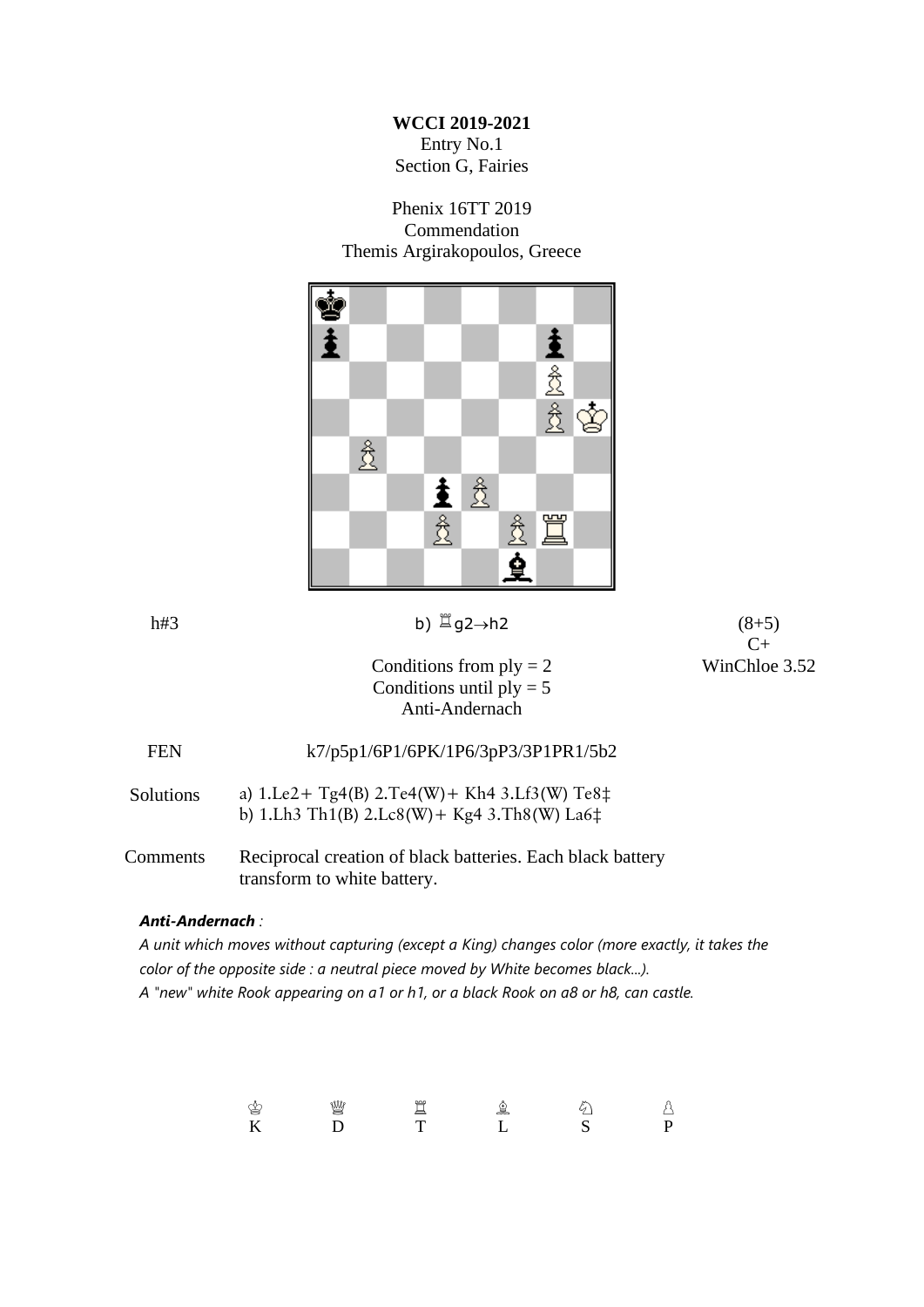#### **WCCI 2019-2021** Entry No.2 Section G, Fairies

62nd WCCC, 16th Tzuica Tourney 4th Prize Themis Argirakopoulos, Greece



hs#2 b) $\sqrt{c^4}$ -c4→h4 (1+1+1)  $C+$ 

#### Messigny WinChloe 3.52 c4 =Neutral Immobile King

Solutions a)

 $1.h8=D g1=D 2.Dc3+Dc3 \leftrightarrow Dg1\ddagger$  $1.h8 = T g1 = T 2.Tc8 + Tc8 \leftrightarrow Tg1\ddagger$ b)  $1.h8=L$  g1=L 2.Lf6+ Lf6 $\leftrightarrow$ Lg1 $\ddagger$  $1.h8=$ S g $1=$ S  $2.Sg6+ Sg6 \leftrightarrow Sg1\ddagger$ 

#### Comments Babson task with only three pieces on the board

#### *Messigny :*

*A piece (King included) can also swap places with an opposite piece of the same nature. Neither of the two pieces must have swap its place the previous move.*

 K D T L S P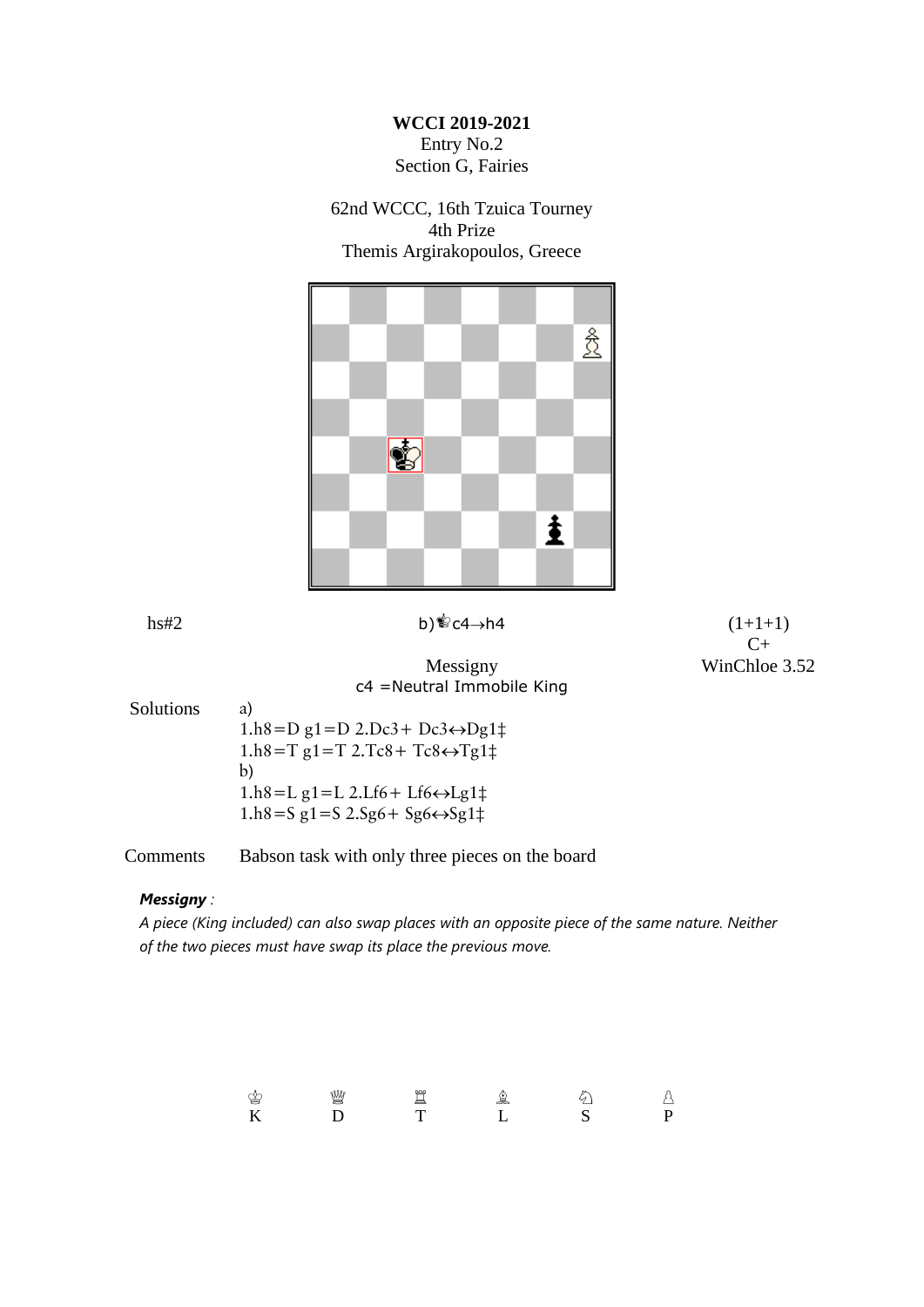**WCCI 2019-2021** Entry No.3 Section G, Fairies

FA1852, StrateGems 89 Jan-Mar2020 2nd Commendation Themis Argirakopoulos, Greece



#### h#2 b) $\triangle$ g5 $\rightarrow$ g6 (2+7) c) $\stackrel{\triangle}{=}$ f6→e7 C+ d) $\triangle$  g5 $\rightarrow$ d7

FEN 8/2p5/1p3k2/6p1/8/2p1p1p1/5N2/7K

Solutions a) 1.b3 Sf3 2.Kg6 Se5‡ b) 1.b2 Sf4 2.Kg7 Se6‡ c) 1.Kd6 S×g3 2.d5 Sf5‡

d) 1.d6 S×e3 2.f5 Sd5‡

Comments All the possible pawn moves by a knight

#### *Point Reflection:*

*When two pieces stand on squares which are symmetric with respect to the central point of the chessboard, they exchange their walk. Exception to the rules by default: A Pawn is dummy on its 1st rank.*

> - 솔루스 - 스마스 - 스마스 - 스마스 - 스마스 - 스마스 - 스마스 - 스마스 - 스마스 - 스마스 - 스마스 - 스마스 - 스마스 - 스마스 - 스마스 - 스마스 - 스마 K D T L S P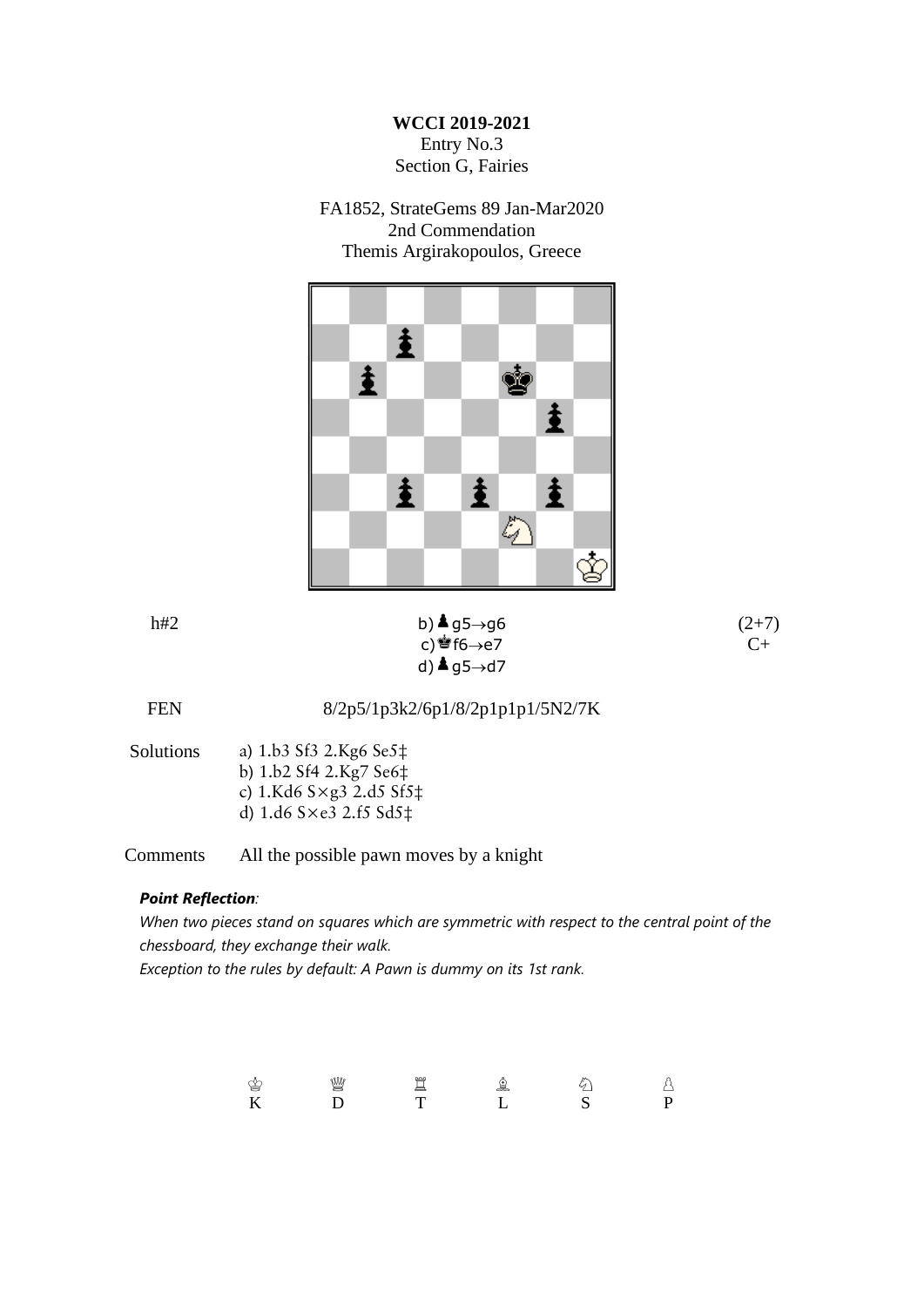#### **WCCI 2019-2021** Entry No.4 Section G, Fairies

18th Tzuica Tourney 1st Honorable Mention Themis Argirakopoulos, Greece



|        | <u>کے</u><br>ж. |         |                               | 77 Y I |               |
|--------|-----------------|---------|-------------------------------|--------|---------------|
|        |                 |         |                               |        |               |
|        |                 | $\circ$ |                               |        |               |
|        |                 |         |                               |        |               |
|        |                 |         |                               | 冒      |               |
|        |                 |         |                               |        |               |
| hs#2.5 |                 |         | 4.1.1.1.1<br>Anti-Super-Circe |        | $(8+8)$<br>C+ |

 $\bigcirc$  = Royal Grasshopper

# KoBul Kings WinChloe 3.52

| <b>Solutions</b> | 1rG $\times$ a5(rGg1) 2.h8=L T $\times$ h8(Tc4) 3.D $\times$ b8(De1)+ Kg2 $\ddagger$  |
|------------------|---------------------------------------------------------------------------------------|
|                  | $1rG \times a5(rGf5)$ 2.h8=G T $\times h8(Ta8)$ 3.D $\times b8(Dh5)$ + Kf4 $\ddagger$ |
|                  | 1rG $\times$ a5(rGf1) 2.h8=T T $\times$ h8(Th4) 3.D $\times$ b8(Dd1)+ Kf2 $\ddagger$  |
|                  | 1rG $\times$ a5(rGe1) 2.h8=ST $\times$ h8(Th4) 3.D $\times$ b8(Dc1)+ Kf2 $\ddagger$   |

Comments Quadrable Schnoebelen by the same white pawn

#### *Anti-Super-Circe :*

*When a capture is made, the capturing unit (including King) must be replaced on any empty square.*

*Exception to the default rules: a Pawn is dummy on its 1st rank.*

#### *KoBul Kings :*

*When a piece (not a Pawn) is captured, the royal piece takes the nature of the captured piece. When a Pawn is captured, the royal piece becomes a King.*

| - 5<br>₩ | ¥ | <b>DOM:</b> |  | 景  |
|----------|---|-------------|--|----|
| K        |   |             |  | rG |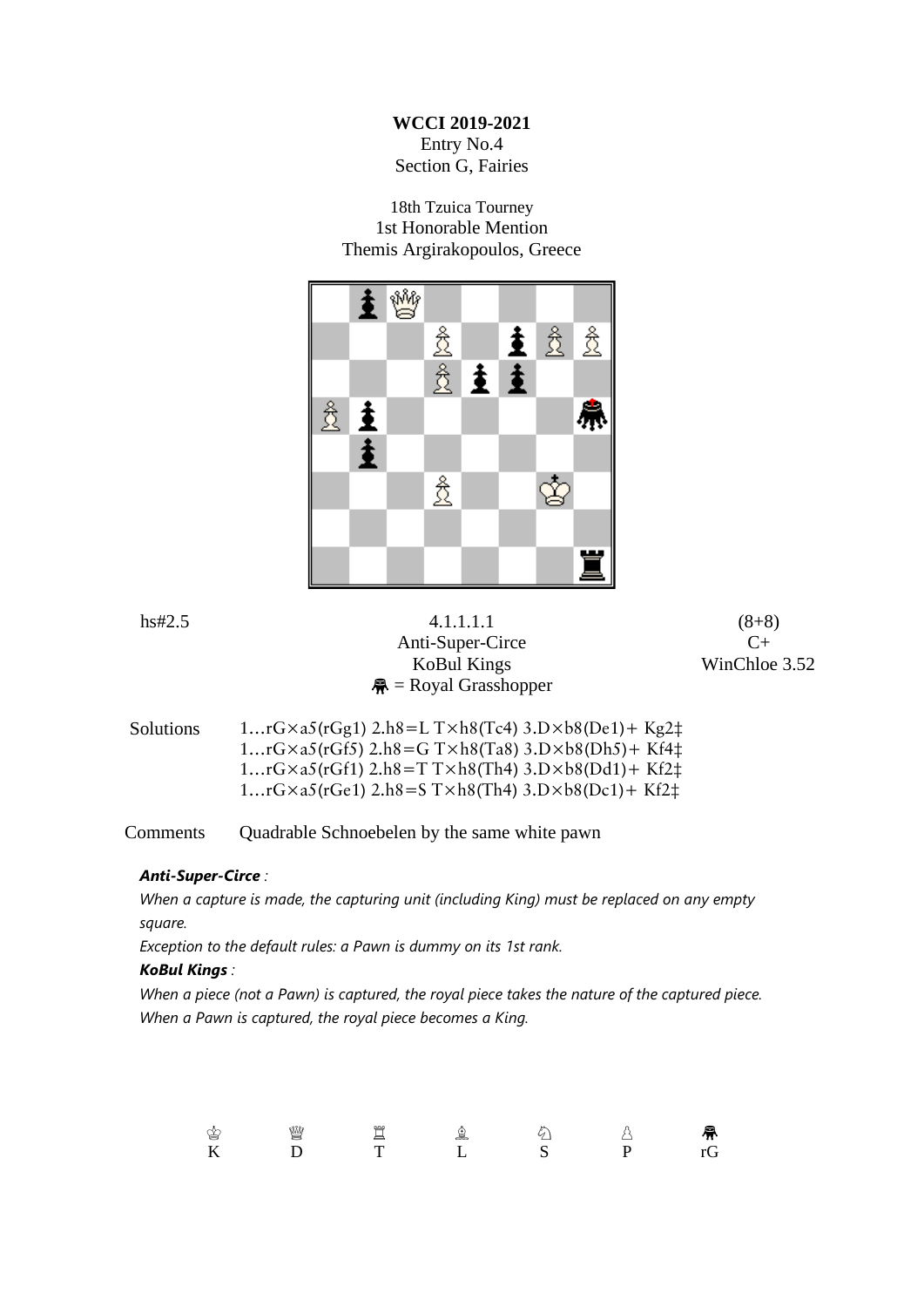**WCCI 2019-2021** Entry No.5 Section G, Fairies

FA1932, StrateGems 92 Oct-Dec 2020 3rd Honorable Mention Themis Argirakopoulos, Greece



# c) $\triangle$ h6→f1 C+ Einstein Circe Parrain

h#2 b) $\textcircled{2}e1\rightarrow h1$  (5+10) d) $\triangle$ h5→g6 WinChloe 3.52

## FEN 7n/2r4p/2N4B/2n2p1P/2p1k1p1/4p3/1K6/4Nr2

| <b>Solutions</b> | a) $1.5g6(P)$ h×g6(S) $2.h \times g6(S)$ Ka2(Sf6) $\ddagger$             |
|------------------|--------------------------------------------------------------------------|
|                  | b) 1.Tf2(L) $S \times f2(L)$ 2.e $\times f2(S; Lg1)$ Kc2(Lg2) $\ddagger$ |
|                  | c) $1.5d3(P)$ $L \times d3(T)$ $2.c \times d3(S; e2) + Kb3(Td4)$         |
|                  | d) 1.Tf7(L) $g \times f7(S)$ 2.S $\times f7(L; Ld6)$ Kb1(Sf6) $\ddagger$ |
|                  |                                                                          |

Comments King cross result to remote mates

#### *Circe parrain:*

*The single move following a capture, the captured unit (except a King) accomplishes, from its capture square, an exact*  copy of that next move. If the arrival square is occupied or if the journey brings it out of the board, the captured unit *vanishes.*

#### *Einstein:*

*Non capturing moves: Queen->Rook->Bishop->Knight->Pawn Capturing moves: Pawn->Knight->Bishop->Rook->Queen*

| ∼<br>₩ | $-9880$<br>ww.<br>⋚ | p.n.g<br>$-$ | 基 |  |
|--------|---------------------|--------------|---|--|
| K      |                     |              |   |  |